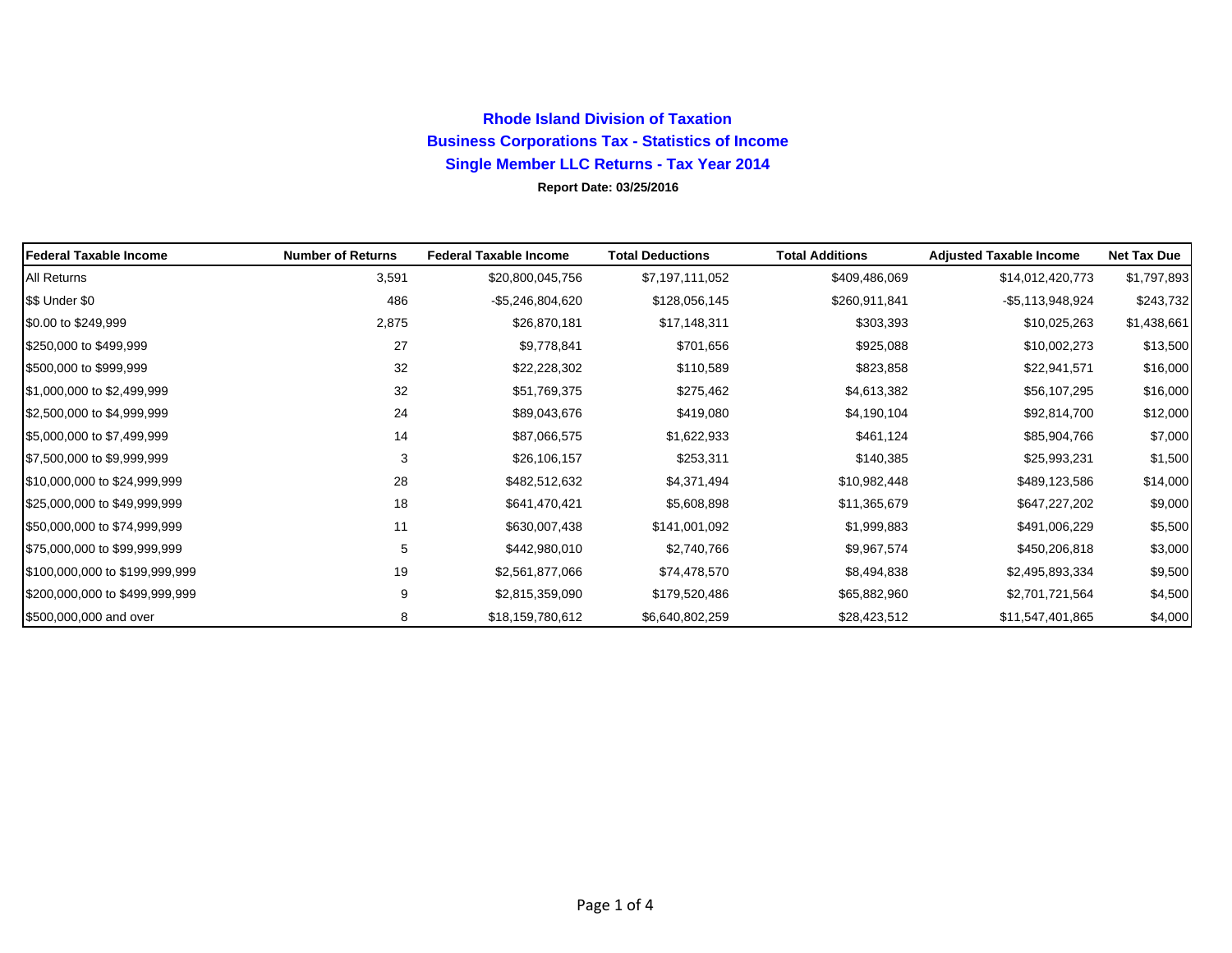# **Single Member LLC Returns - Deductions from Federal Taxable Income - Tax Year 2014 Report Date: 03/25/2016 Rhode Island Division of TaxationBusiness Corporations Tax - Statistics of Income**

|                                | Number of      | <b>Exempt Dividends and Interest</b> |               | <b>Bonus Depreciation and Sec 179</b> |               | <b>Discharge of Indebtedness</b> |                 |
|--------------------------------|----------------|--------------------------------------|---------------|---------------------------------------|---------------|----------------------------------|-----------------|
| <b>IFederal Taxable Income</b> | <b>Returns</b> | Count                                | <b>Amount</b> | Count                                 | <b>Amount</b> | Count                            | Amount          |
| <b>All Returns</b>             | 3,591          | 11                                   | \$171,745,582 | 142                                   | \$509,593,725 |                                  | \$6,515,771,745 |
| \$\$ Under \$0                 | 486            | 2                                    | \$73,379,726  | 47                                    | \$54,676,419  | 0                                | \$0             |
| \$0.00 to \$249,999            | 2,875          |                                      | \$736         | 45                                    | \$17,147,575  | 0                                | \$0             |
| \$250,000 to \$499,999         | 27             | 0                                    | \$0           | 5                                     | \$701,656     | 0                                | \$0             |
| \$500,000 to \$999,999         | 32             | 0                                    | \$0           | 2                                     | \$110,589     | 0                                | \$0             |
| \$1,000,000 to \$2,499,999     | 32             |                                      | \$0           | 2                                     | \$275,462     | 0                                | \$0             |
| \$2,500,000 to \$4,999,999     | 24             | Ω                                    | \$0           | 3                                     | \$419,080     | 0                                | \$0             |
| \$5,000,000 to \$7,499,999     | 14             | 0                                    | \$0           | 5                                     | \$1,622,933   | 0                                | \$0             |
| \$7,500,000 to \$9,999,999     | 3              | 0                                    | \$0           |                                       | \$253,311     | 0                                | \$0             |
| \$10,000,000 to \$24,999,999   | 28             | 3                                    | \$163         |                                       | \$4,371,331   | 0                                | \$0             |
| \$25,000,000 to \$49,999,999   | 18             | $\Omega$                             | \$0           | 5                                     | \$5,608,898   | 0                                | \$0             |
| \$50,000,000 to \$74,999,999   | 11             |                                      | \$50          | 5                                     | \$141,001,042 | 0                                | \$0             |
| \$75,000,000 to \$99,999,999   | 5              |                                      | \$2,736,104   |                                       | \$4,662       | 0                                | \$0             |
| \$100,000,000 to \$199,999,999 | 19             |                                      | \$0           | 6                                     | \$74,478,570  | 0                                | \$0             |
| \$200,000,000 to \$499,999,999 | 9              | 2                                    | \$95,628,803  | 4                                     | \$83,891,683  | n                                | \$0             |
| \$500,000,000 and over         | 8              | 0                                    | \$0           | 4                                     | \$125,030,514 |                                  | \$6,515,771,745 |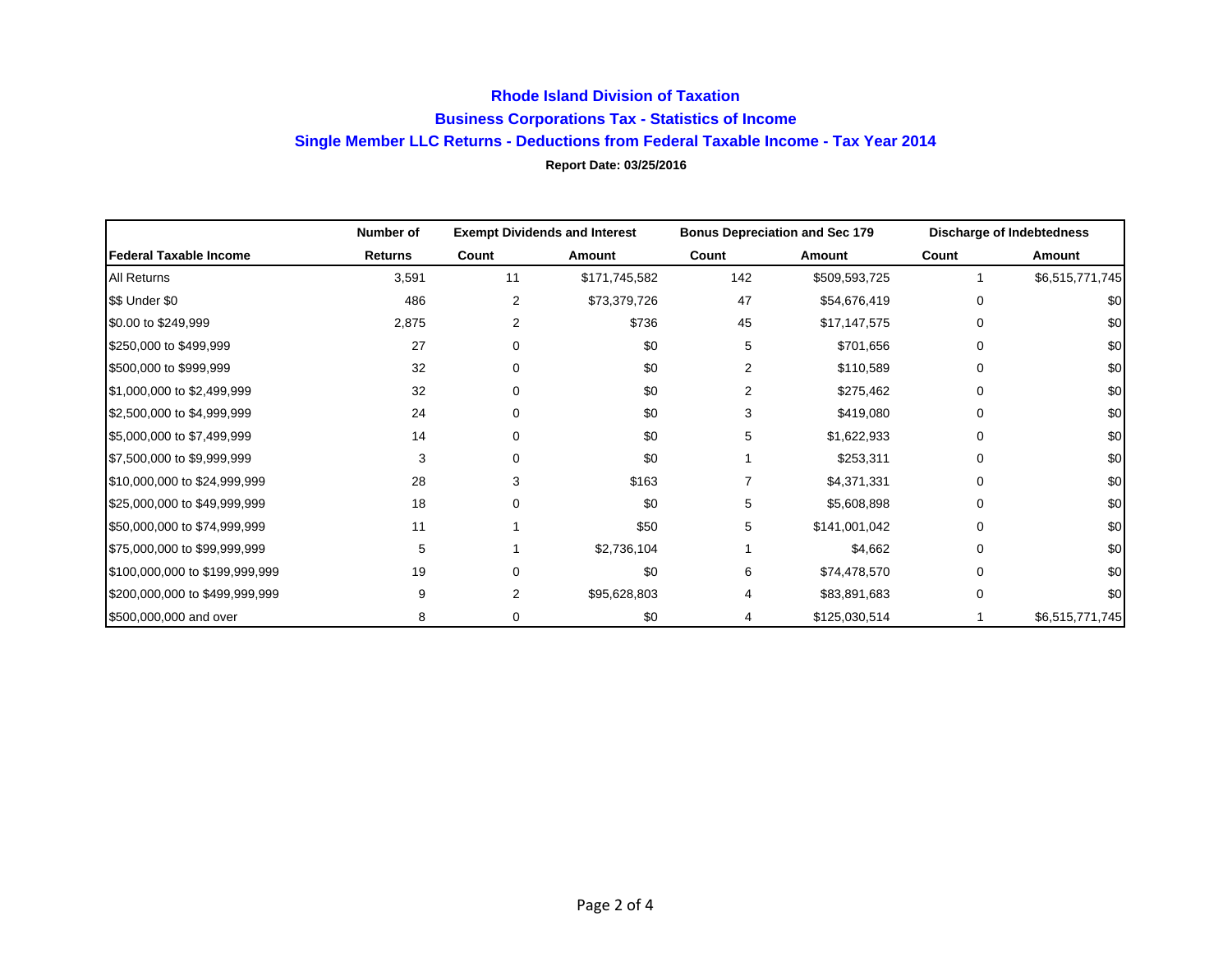## **Rhode Island Division of Taxation Business Corporations Tax - Statistics of Income Single Member LLC Returns - Additions to Federal Taxable Income - Tax Year 2014 Report Date: 03/25/2016**

|                                | Number of      | <b>Interest Income</b> |              | <b>Bonus Depreciation and Sec 179</b> |               |
|--------------------------------|----------------|------------------------|--------------|---------------------------------------|---------------|
| <b>Federal Taxable Income</b>  | <b>Returns</b> | Count                  | Amount       | Count                                 | Amount        |
| All Returns                    | 3,591          | 15                     | \$43,207,855 | 112                                   | \$366,278,214 |
| \$\$ Under \$0                 | 486            | $\overline{2}$         | \$25,747,798 | 48                                    | \$235,164,043 |
| \$0.00 to \$249,999            | 2,875          | 0                      | \$0          | 16                                    | \$303,393     |
| \$250,000 to \$499,999         | 27             |                        | \$34,903     | 4                                     | \$890,185     |
| \$500,000 to \$999,999         | 32             | 0                      | \$0          |                                       | \$823,858     |
| \$1,000,000 to \$2,499,999     | 32             |                        | \$4,218,079  | 5                                     | \$395,303     |
| \$2,500,000 to \$4,999,999     | 24             | 0                      | \$0          | 6                                     | \$4,190,104   |
| \$5,000,000 to \$7,499,999     | 14             | 0                      | \$0          | 3                                     | \$461,124     |
| \$7,500,000 to \$9,999,999     | 3              | 0                      | \$0          |                                       | \$140,385     |
| \$10,000,000 to \$24,999,999   | 28             | 5                      | \$188,170    | 5                                     | \$10,794,278  |
| \$25,000,000 to \$49,999,999   | 18             | 0                      | \$0          | 8                                     | \$11,365,679  |
| \$50,000,000 to \$74,999,999   | 11             | 3                      | \$644,582    |                                       | \$1,355,301   |
| \$75,000,000 to \$99,999,999   | 5              | 0                      | \$0          | 2                                     | \$9,967,574   |
| \$100,000,000 to \$199,999,999 | 19             | 0                      | \$0          | 5                                     | \$8,494,838   |
| \$200,000,000 to \$499,999,999 | 9              | $\overline{2}$         | \$6,993,761  | 3                                     | \$58,889,199  |
| \$500,000,000 and over         | 8              |                        | \$5,380,562  | 4                                     | \$23,042,950  |